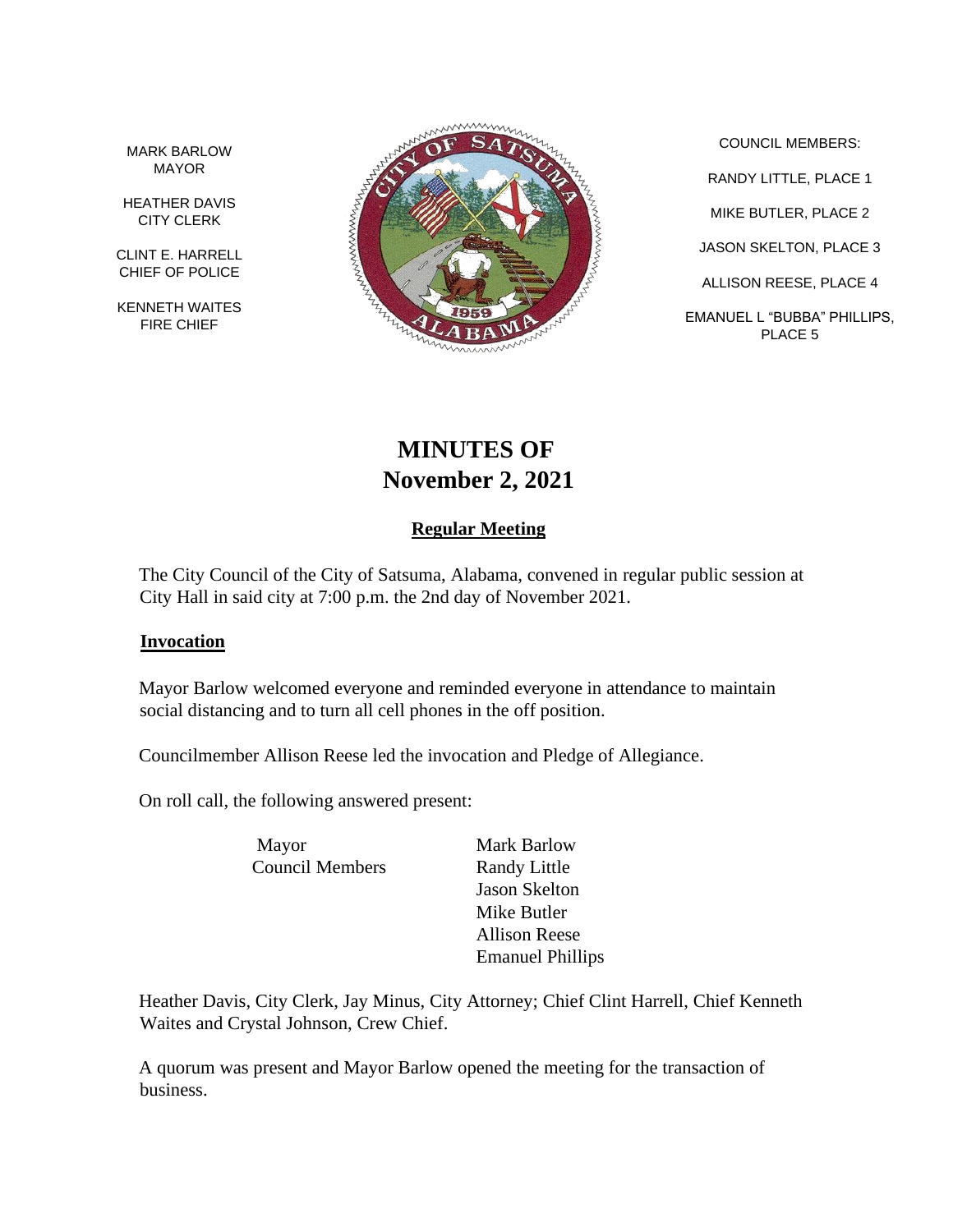# **Public Hearing**

Public Hearing was opened up at 6:40 pm to discuss the rezoning of property located at Bayou Ave. East that is owned by Derrick and Samantha Smith from R1 to R2. With no discussion, the public hearing was closed at 6:43pm. On a motion made by Councilmember Phillips and seconded by Councilmember Little with all voting "aye", Council unanimously approved and the motion carried.

Public Hearing was opened up at 6:50 pm to discuss the rezoning of property located at 168 Juniper Ave that is owned by David Brannon from R1 to B1. With no discussion, the public hearing was closed at 6:53pm. On a motion made by Councilmember Phillips and seconded by Councilmember Little with all voting "aye", Council unanimously approved and the motion carried

# **Agenda**

On a motion made by Councilmember Skelton to approve the agenda as amended to add item "c" to the agenda and seconded by Councilmember Reese, the motion carried unanimously.

# **Approval of Minutes**

Mayor Barlow presented the minutes from the Regular Meeting held on October 19, 2021. Councilmember Jason Skelton made a motion to approve the minutes as presented. Councilmember Butler seconded the motion and the motion carried unanimously.

# **Recognitions**

None

# **Visitors**

Judy Callen with the Women's Club came before council to discuss the contractual agreement with the City of Satsuma and the Women's Club as pertaining to the Union Chapel.

David Jarrell of 5270 Joginell Drive came before council to discuss a proposed ordinance from Chief Harrell regarding ATV's and other off-road vehicles.

Tammy Silcox came before council to discuss the progress of cleaning up of her properties. Mayor Barlow stated that Mrs. Silcox has made progress as requested from council and appreciates the work.

# **Mayor's and Council's Reports:**

# **Mayor's Report**

Mayor Barlow stated that the month of October was full of activities throughout the City.

Mayor Barlow reported that the Methodist Church had a pumpkin patch and a witch's ride was held, as well a trunk or treat from the Baptist Church.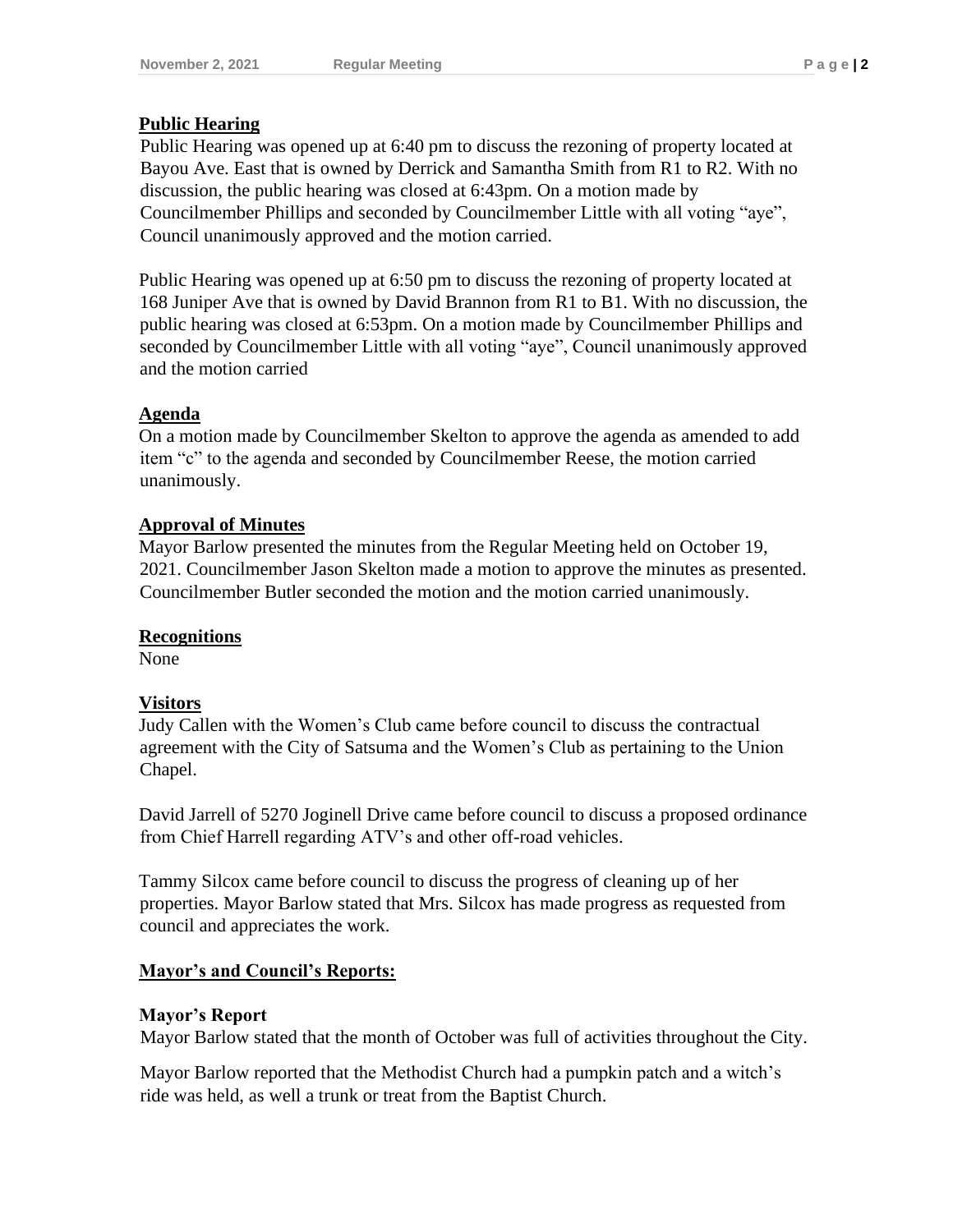Mayor Barlow reported that Tom Briand and Robby Strum met last week to get a progress report on the GOMESA project.

Mayor Barlow expressed his condolences to the families within the community who lost loved ones recently.

Mayor Barlow reported that there are approximately 16 houses currently under construction and hopefully a 11-house subdivision to start soon. The project with Pilot should be started soon.

Mayor Barlow stated that Jay Minus, Tom Briand and Steve Williams have been working on the water and sewer project that may require a survey to be done.

Mayor Barlow wanted to remind everyone that the Lodge will be having an upcoming gumbo sale event as well as the Women's Club event to raise money for the Union Chapel.

Mayor Barlow reported that the next two months will be hectic with the holiday schedule coming up. Veteran's Day planning has begun and will be November 11, 2021 at 9AM.

#### **Public Services – Councilmember Little**

Councilmember Little stated the Senior Services report shows that several people are still showing up on Tuesday and Thursday for activities. The Meals on Wheels program delivered 824 meals in October.

#### **Public Safety – Councilmember Butler**

Councilmember Butler reported that there were a total of 47 EMS calls and Fire 23 with a total of 70 calls along with 5 mutual aid calls.

#### **Administration – Councilmember Skelton**

Nothing at this time to discuss.

# **Parks & Recreation – Councilmember Reese**

Councilmember Reese stated that there will be a Christmas open house and Donuts with Dan at McConaghy Drugs on Friday November 5, 2021.

Councilmember Reese stated that The Little Shoppe will have an open house on November 6, 2021.

Councilmember Reese stated there will be Heartbroken Parents Memorial Tree ceremony at Baldwin Square will be held November 15, 2021 at 6:30PM.

Councilmember Reese stated that the Satsuma Library received a \$5000 grant from RC&D to start a butterfly garden and outdoor reading area. The Satsuma Library Foundation will also contribute \$2000 to this project.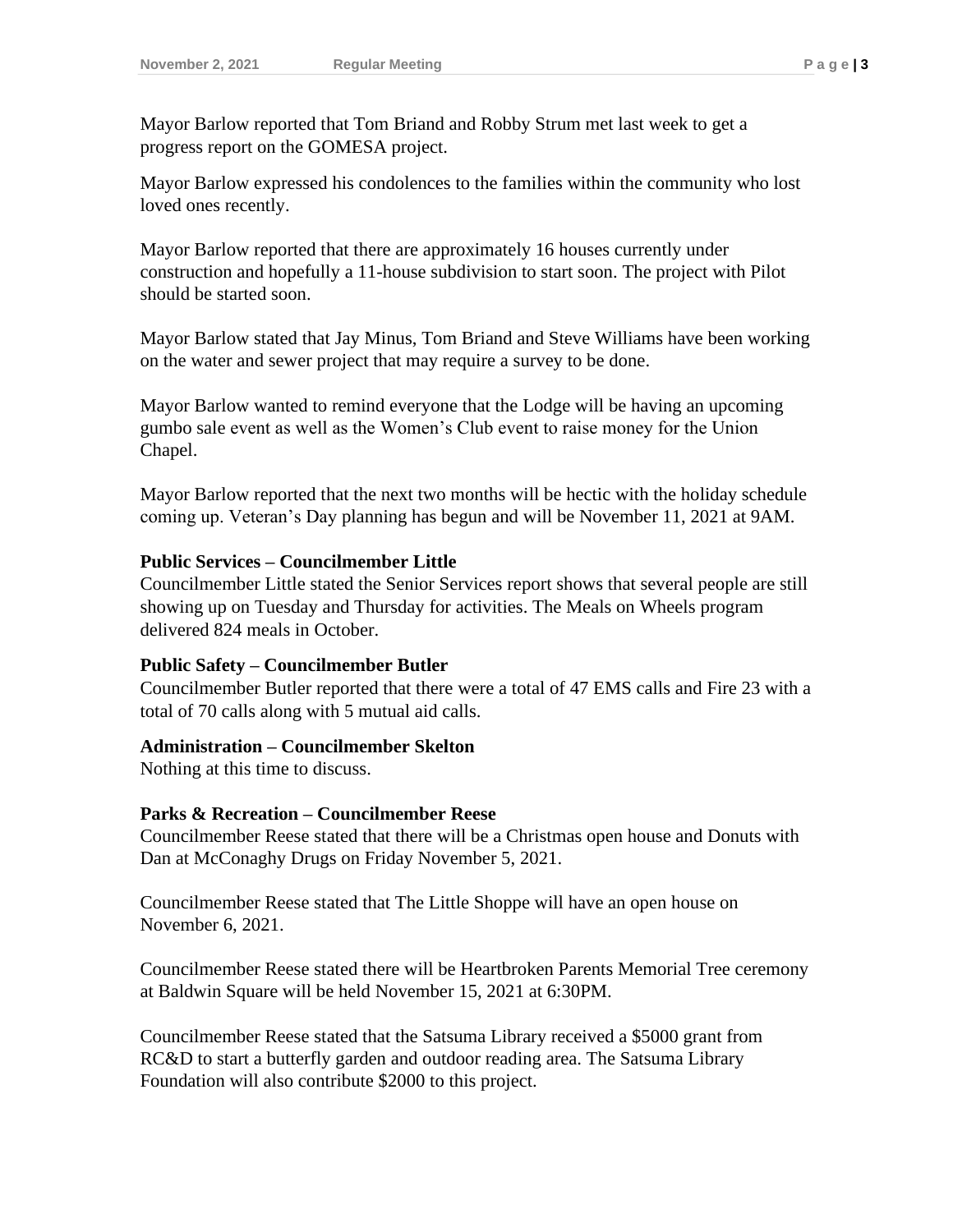Councilmember Reese reported that Alabama Public Library Services and Technology Act awarded \$7000 for benefiting patrons of all ages to purchase non fiction items

Councilmember Rese reported that there will be a book signing with Rhoda Melendez on Tuesday, November  $9<sup>th</sup>$  at 11 am. There will also be a book signing with Mary Palmer on Thursday, November 18th at 11am. Pre-school story time with Bridgeway Academy will be November  $17<sup>th</sup>$ , 2021 and November  $18<sup>th</sup>$  2021 at 10am. Thanksgiving Children's story time for all ages will be November 17, 2021 at 3pm.

Councilmember Reese stated that the pet parade had 29 registered animals and \$422 were raised.

Councilmember Reese reported that Spirit of Satsuma Band received superior ratings at their last competition.

# **Public Works – Councilmember Phillips**

Nothing at this time.to discus.

#### **Items for Consideration**

#### **A. Consideration of payment of the bills in the amount of \$36,298.61**

On a motion by Councilmember Skelton and seconded by Councilmember Phillips with all voting "aye" Council unanimously approved and the motion carried.

#### **B. Discussion of the caterer and speaker for the Municipal Dinner November 18, 2021.**

On a motion by Councilmember Phillips and seconded by Councilmember Skelton to award the catering job to Stoney's BBQ, with all voting "yes" on a roll call vote Council unanimously approved and the motion carried.

#### C. **Consideration of approving a 2.5% increase across the board for employees effective November 26, 2021**.

On motion by Councilmember Skelton and second by Councilmember Reese, with all voting "aye" Council unanimously approve and the motion carried.

# **Resolutions, Ordinances, Orders & Other Business**

**A.** On a motion made by Councilmember Skelton and seconded by Councilmember Little to approve Resolution 2021-10-03, with all voting "aye" Council unanimously approved and the motion carried.

Resolution 2021-10-03 – FY 2022 Budget

# **RESOLUTION 2021-10-03**

**BUDGET FISCAL YEAR 2022**

BE IT ORDAINED BY THE CITY COUNCIL OF THE CITY OF SATSUMA that the official budget for FY 2022-2021 be adopted. Said budget shall become active on October 1, 2021 and will provide the City Council with a guideline from which to conduct city business.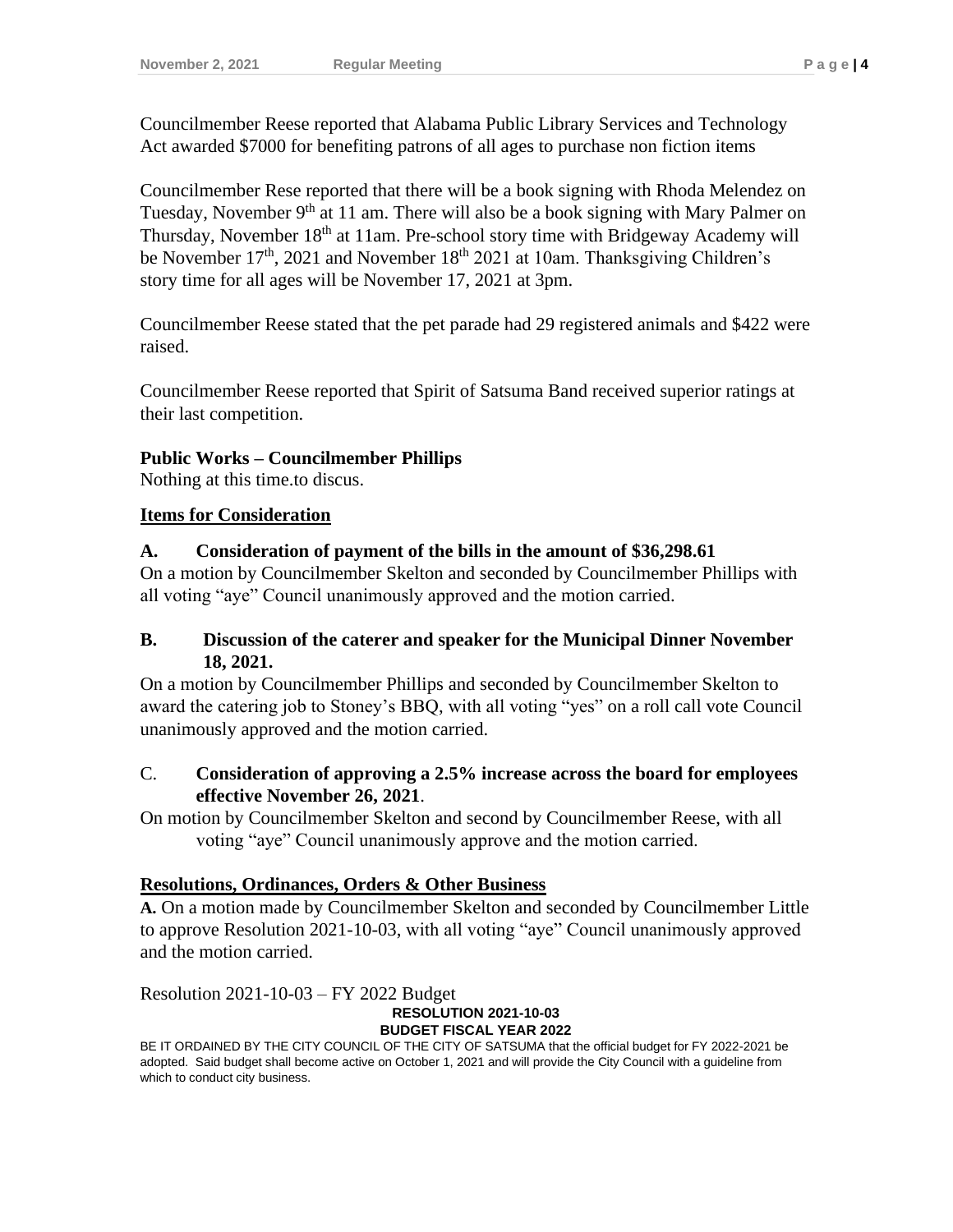**FY2022**

#### **FY2022 Proposed Budget-Summary**

| Revenues            |                                | 1476Z          |
|---------------------|--------------------------------|----------------|
|                     |                                | \$3,171,100.00 |
| <b>General Fund</b> | Taxes                          |                |
|                     | License& Permits               | \$573,500.00   |
|                     | Police Fines                   | \$365,850.00   |
|                     | Miscellaneous                  | \$141,500.00   |
|                     | Contributions                  | \$100.00       |
|                     | Sanitation                     | \$730,000.00   |
|                     | One Cent                       | \$170,000.00   |
|                     | <b>TOTAL General Fund</b>      | \$5,152,050.00 |
|                     |                                |                |
|                     | Revenue from other             |                |
|                     | \$1month                       | \$32,500.00    |
|                     | Four Cent                      | \$74,000.00    |
|                     | Seven Cent                     | \$82,800.00    |
|                     | Rebuild AL Gas Tax             | \$44,000.00    |
|                     | Capital                        | \$71,000.00    |
|                     | Operating Transfer In-W./B     | \$500,000.00   |
|                     | Operating Transfer garbage     |                |
|                     |                                |                |
|                     | <b>GOMESA Grant</b>            |                |
|                     | American Rescue Plan           | \$735,007.00   |
|                     | <b>Bark Park Fundraiser</b>    | \$700.00       |
|                     | <b>TOTAL Other Funds</b>       | \$1,540,007.00 |
|                     | <b>GRAND TOTAL REVENUES</b>    | \$6,692,057.00 |
| <b>EXPENSES</b>     |                                |                |
| <b>General Fund</b> | Mayor-Council                  | \$480,400.00   |
|                     | Bond Payments (City)           | \$133,500.00   |
|                     | <b>Administrative Expense</b>  | \$180,090.00   |
|                     | Police Department              | \$1,584,771.00 |
|                     |                                |                |
|                     | Court                          | \$96,646.00    |
|                     | <b>Fire Department</b>         | \$758,095.00   |
|                     | <b>Public Works Department</b> | \$555,795.00   |
|                     | Park & Recreations             | \$219,698.00   |
|                     | Inspections                    | \$73,605.00    |
|                     | <b>Beautification</b>          | \$6,000.00     |
|                     | <b>Steele Creek</b>            | \$32,000.00    |
|                     | <b>Citizen Services</b>        | \$122,793.00   |
|                     | Debt                           | \$37,102.00    |
|                     | Sanitation                     | \$742,371.00   |
|                     |                                |                |
|                     | One Cent- Payment on PSB       | \$136,526.00   |
|                     | Water Board bond payments      | \$487,648.00   |
|                     | <b>TOTAL General Fund</b>      | \$5,647,040.00 |
| <b>Other Funds</b>  | \$1month                       | \$32,500.00    |
|                     | Four Cent                      | \$74,000.00    |
|                     |                                |                |
|                     | Seven Cent                     | \$82,810.00    |
|                     | Rebuild AL Gas Tax             | \$44,000.00    |
|                     | Capital                        | \$76,000.00    |
|                     | <b>GOMESA Grant</b>            |                |
|                     | American Rescue Plan           | \$735,007.00   |
|                     | <b>Bark Park Fundraiser</b>    | \$700.00       |
|                     | <b>TOTAL Other Funds</b>       | \$1,045,017.00 |
|                     | <b>TOTAL EXPENSES</b>          | \$6,692,057.00 |
|                     |                                |                |
|                     | Net difference                 | \$0.00         |
|                     |                                |                |

Presented and Approved the 19th day of October, 2021

 $\overline{\phantom{a}}$  , and the set of the set of the set of the set of the set of the set of the set of the set of the set of the set of the set of the set of the set of the set of the set of the set of the set of the set of the s

 $\frac{1}{2}$  ,  $\frac{1}{2}$  ,  $\frac{1}{2}$  ,  $\frac{1}{2}$  ,  $\frac{1}{2}$  ,  $\frac{1}{2}$  ,  $\frac{1}{2}$  ,  $\frac{1}{2}$  ,  $\frac{1}{2}$  ,  $\frac{1}{2}$  ,  $\frac{1}{2}$  ,  $\frac{1}{2}$  ,  $\frac{1}{2}$  ,  $\frac{1}{2}$  ,  $\frac{1}{2}$  ,  $\frac{1}{2}$  ,  $\frac{1}{2}$  ,  $\frac{1}{2}$  ,  $\frac{1$ 

Attested:

Mark Barlow, Mayor

I, the undersigned City Clerk for the City of Satsuma, hereby certify that the above and foregoing Resolution was lawfully adopted at<br>a Regular Meeting of the Satsuma City Council held on 19<sup>th</sup> day of October and that suc Clerk.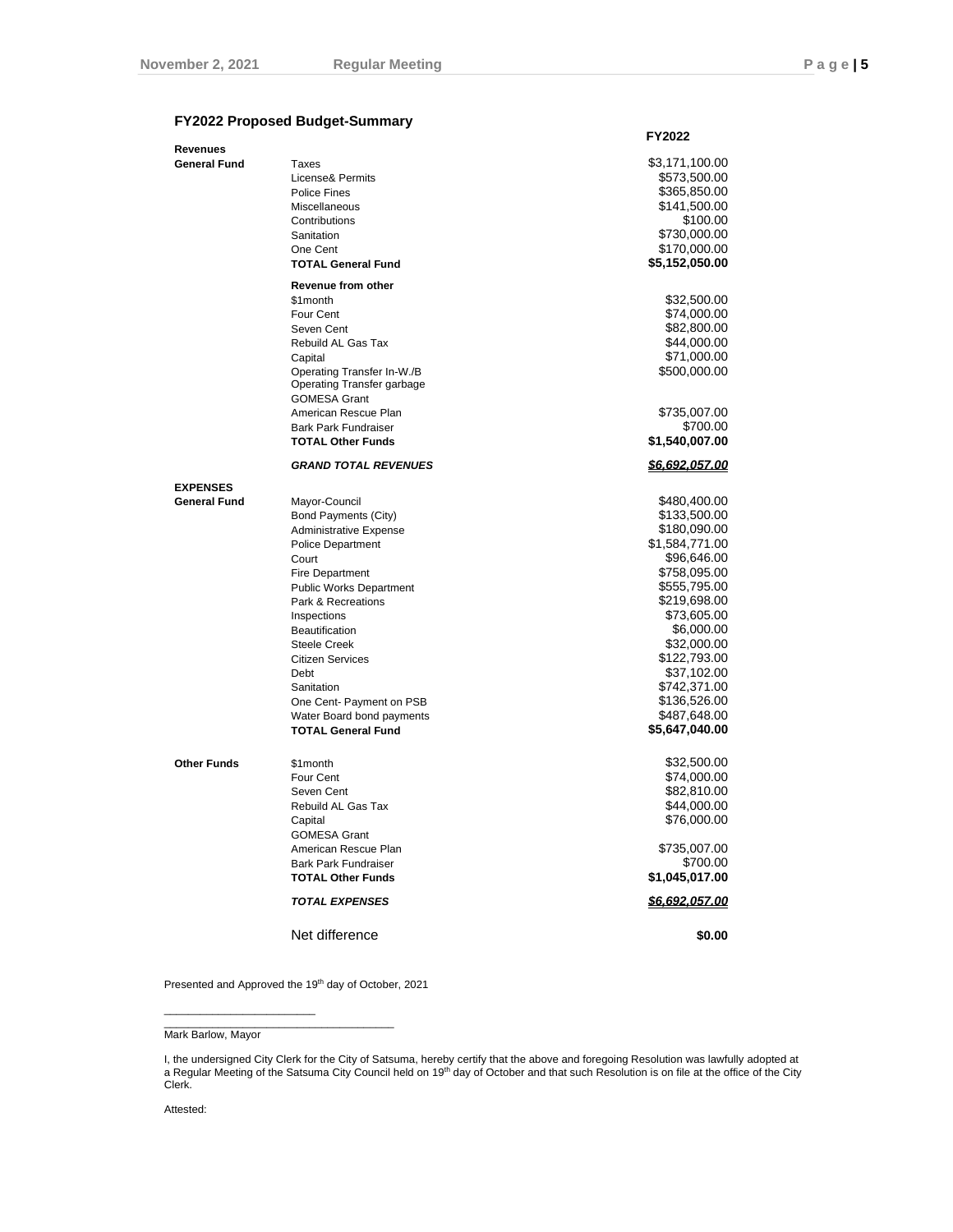$\overline{\phantom{a}}$  ,  $\overline{\phantom{a}}$  ,  $\overline{\phantom{a}}$  ,  $\overline{\phantom{a}}$  ,  $\overline{\phantom{a}}$  ,  $\overline{\phantom{a}}$  ,  $\overline{\phantom{a}}$  ,  $\overline{\phantom{a}}$  ,  $\overline{\phantom{a}}$  ,  $\overline{\phantom{a}}$  ,  $\overline{\phantom{a}}$  ,  $\overline{\phantom{a}}$  ,  $\overline{\phantom{a}}$  ,  $\overline{\phantom{a}}$  ,  $\overline{\phantom{a}}$  ,  $\overline{\phantom{a}}$ Heather Davis, City Clerk

**B.** On a motion made by Councilmember Skelton and seconded by Councilmember Little to approve Resolution 2021-10-04, with all voting "aye" Council unanimously approved and the motion carried

Resolution 2021-10-04 – American Rescue Plan Incentive

#### **RESOLUTION 2021-10-04**

#### **A RESOLUTION AUTHORIZING AND PROVIDING PREMIUM PAY TO ELIGIBLE MUNICIPAL WORKERS UNDER THE PROVISIONS OF THE AMERICAN RESCUE PLAN ACT (ARPA) AND AUTHORIZING THE MAYOR AND CITY CLERK TO SUBMIT THE APPROPRIATE ANNUAL PROJECT AND EXPENDITURE REPORT UNDER ARPA**

WHEREAS, the City of Satsuma, Alabama was severely impacted and continues to be impacted by the Covid 19 Virus and its variants; and

WHEREAS, on March 11, 2021 the Federal Government enacted the American Rescue Plan Act of 2021; and

WHEREAS, pursuant to provisions of the ARPA, the Department of Treasury has issued rules regarding the implementation of the Corona Virus Local Fiscal Recovery Fund; and

WHEREAS, the Mayor, of Satsuma, has analyzed the job duties performed by City workers and other municipal workers within the City of Satsuma during the Covid emergency; and

WHEREAS, the Mayor has determined that all employees of the City employed from September 1, 2020 up and until September 1, 2021 are all "eligible workers" as the term is defined by the Department of Treasury Regulations since each of the employees of the City employed for the full period of time from September 1, 2020 until September 1, 2021 were workers needed to maintain continuity of operations of essential critical infrastructure and were critical to protect the health and wellbeing of the residents of the City of Satsuma in providing public safety, maintenance of essential critical infrastructure sectors, including drainage and roadways, health care, emergency response, sanitation, disinfection, clean-up work, assistance with activities of daily living for impacted populations within the City, social services and other vital services for the citizens of Satsuma during the pandemic; and

WHEREAS, it is the determination that the Satsuma Chief of the Police and the Satsuma Chief of the Fire Department are eligible for and entitled to a premium pay payment as provided by this Resolution; and

WHEREAS, it is the determination that the eligible workers of the Satsuma Public Library and the Water Works and Sewer Board of the City of Satsuma are eligible for and entitled to a premium pay payment as provided by this Resolution; and

WHEREAS, it is the determination that the volunteers of the Satsuma Police Department and the Satsuma Fire Department are eligible for and entitled to a premium pay payment as provided by this Resolution; and

WHEREAS, the City Council voted in agreement with this assessment at the Satsuma City Council meeting held on Oct 19, 2021 and believes that providing appropriate "premium pay," as the term is defined in the relevant Department of Treasury Regulations, as well as the American Rescue Plan Act of 2021 is a proper use of fiscal recovery funds; and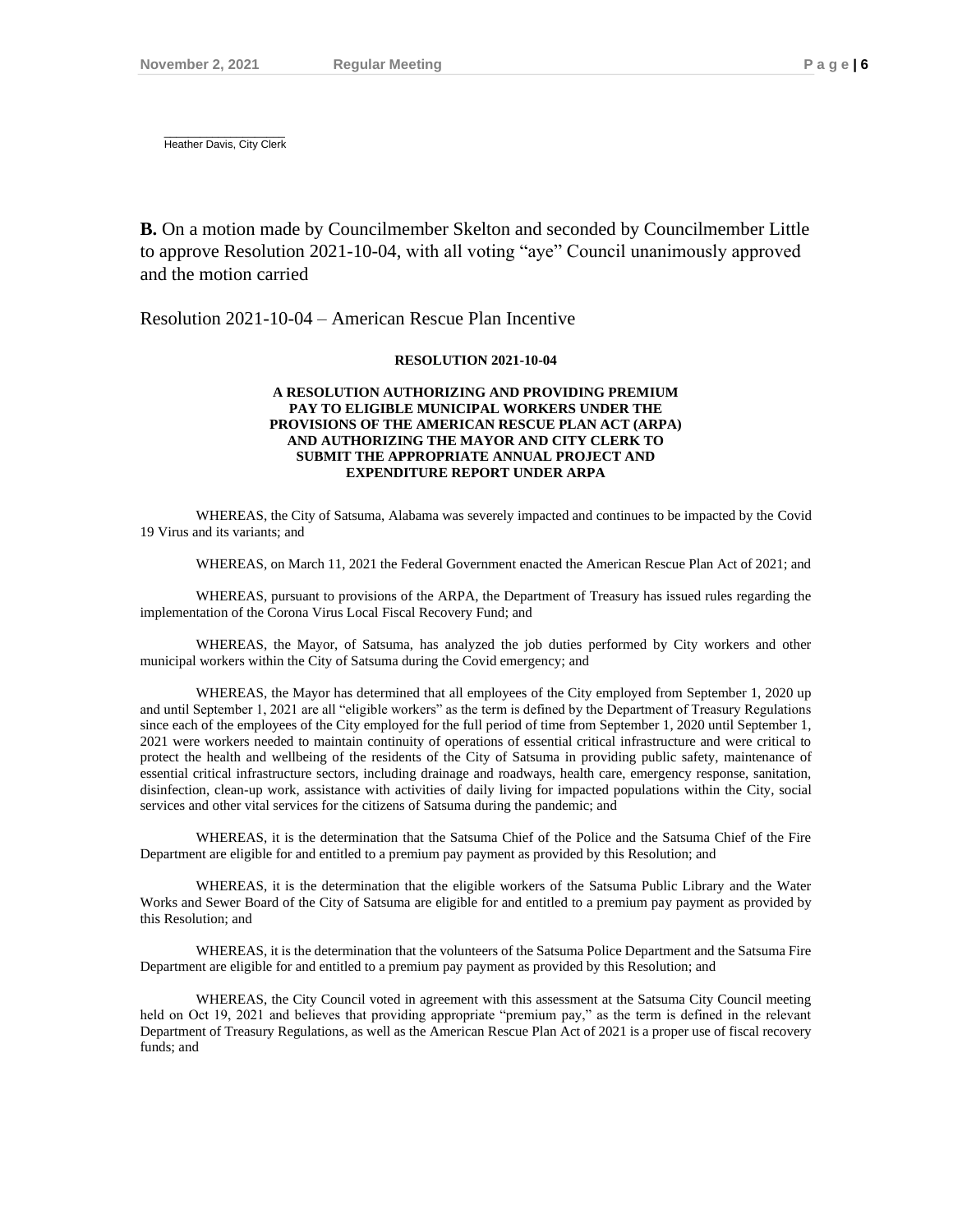WHEREAS, it is the determination of the Mayor and City Council that the funds provided to the City of Satsuma as a non-entitlement unit, should be used in part to pay each full-time employee who was an employee of the City of Satsuma from September 1, 2020 until September 1, 2021, a \$5,000.00 premium pay payment; and

WHEREAS, it is the determination of the Mayor and City Council that each part-time employee employed for the period of time of September 1, 2020 through September 1, 2021 who worked more than 480 hours should receive a \$2,500.00 premium pay payment; and

WHEREAS, it is the determination of the Mayor and City Council that each part-time employee employed for the period of time of September 1, 2020 through September 1, 2021 who worked 100 – 479 hours should receive a \$1,250.00 premium pay payment; and

WHEREAS, it is the determination of the Mayor and City Council that each part-time employee employed for the period of time of September 1, 2020 through September 1, 2021 who worked less than 100 hours should receive a \$500.00 premium pay payment; and

WHEREAS, it is the determination of the Mayor and City Council that each part-time employee employed for the period of time of September 1, 2020 through September 1, 2021 who volunteered should receive a \$500.00 premium pay payment; and

WHEREAS, the Mayor is hereby authorized to make payments to all full-time and part-time employees as well as volunteers of the City of Satsuma who worked for the City from September 1, 2020 until and through September 1, 2021, the said total of those payments totaling \$225,500.00 and related employer FICA payments for the premium pay totaling \$17,250.75; and

WHEREAS, the Mayor is hereby authorized to make payments to Satsuma Public Library for workers who worked for the Satsuma Public Library from September 1, 2020 until and through September 1, 2021, the said total of those payments totaling \$15,000.00 and related employer FICA payments for the premium pay totaling \$1,147.50; and

WHEREAS, the Mayor is hereby authorized to make payments to the Water Works and Sewer Board of the City of Satsuma for workers who worked for the Water Works and Sewer Board of the City of Satsuma from September 1, 2020 until and through September 1, 2021, the said total of those payments totaling \$35,000.00 and related employer FICA payments for the premium pay totaling \$2,677.50; and

WHEREAS, the Mayor and City Clerk are authorized to use fiscal recovery funds paid to the City of Satsuma as a non-entitlement unit for the premium pay and FICA payments; and

WHEREAS, the Mayor and City Clerk are further authorized to submit appropriate project and expenditure reports reflecting said premium pay payments to employees and the municipal workers to include related FICA employer payments.

NOW, THEREFORE, BE IT RESOLVED by the City Council of the City of Satsuma, Alabama, with the approval and execution by the Mayor, that full-time employees of the City who were employed by the City continuously from September 1, 2020 up and through September 1, 2021 shall receive a one-time premium pay payment in the amount of \$5,000.00, and \$2,500.00 for part-time employees who worked more than 480 hours. That part-time employees of the City who were employed by the City continuously from September 1, 2020 up and through September 1, 2021 and worked between 100 to 479 hours shall receive a one-time premium pay payment in the amount of \$1,250.00 That parttime employees of the City who were employed by the City continuously from September 1, 2020 up and through September 1, 2021 and worked between less than 100 hours or were volunteers for the Satsuma Police Department or the Satsuma Fire Department shall receive a one-time premium pay payment in the amount of \$500.00; and

The Mayor and City Clerk are hereby authorized to make a lump sum payment to the Satsuma Public Library totaling \$16,147.50 to fund payments for the employees who worked for the Satsuma Public Library from September 1, 2020 until and through September 1, 2021, the said total of those payments totaling \$15,000.00 and related employer FICA payments for the premium pay totaling \$1,147.50; and

The Mayor and City Clerk are hereby authorized to make a lump sum payment to the Water Works and Sewer Board of the City of Satsuma totaling \$37,677.50 to fund payments for the employees who worked for the Water Works and Sewer Board of the City of Satsuma from September 1, 2020 until and through September 1, 2021, the said total of those payments totaling \$35,000.00 and related employer FICA payments for the premium pay totaling \$2,677.50; and

The Mayor and City Clerk are authorized to remove the funds used to pay said premium pay payments, as well as employer related FICA expenses, from the Fiscal Recovery Funds appropriated to the City pursuant to the American